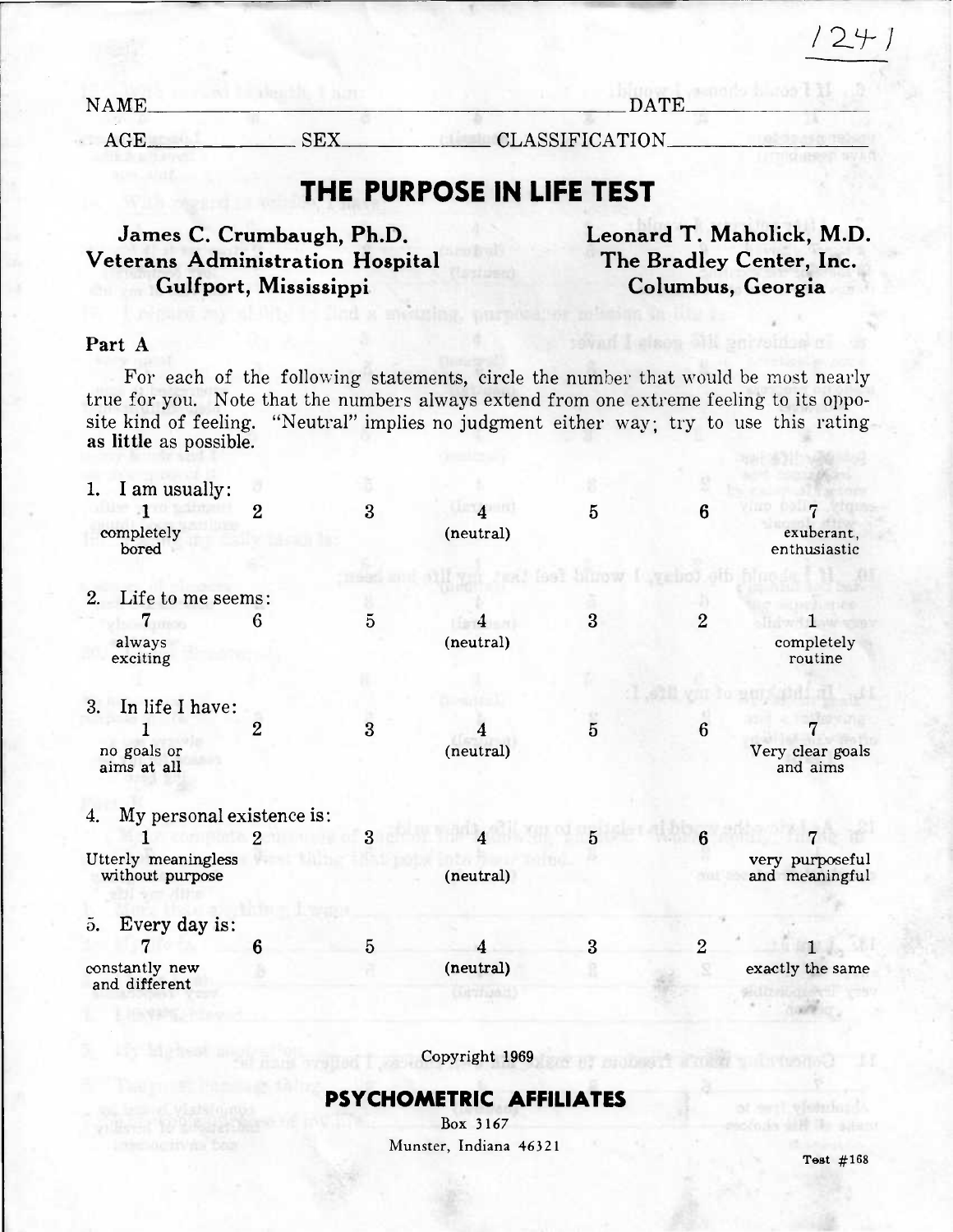| If I could choose, I would:<br>6.           |                  |                |                                                                     |          |                |                                                |
|---------------------------------------------|------------------|----------------|---------------------------------------------------------------------|----------|----------------|------------------------------------------------|
|                                             | $\overline{2}$   | 3              | 4                                                                   | 5        | 6              |                                                |
| prefer never to<br>have been born           |                  |                | (neutral)                                                           |          |                | Like nine more<br>lives just like              |
|                                             |                  |                |                                                                     |          |                | this one                                       |
|                                             |                  |                |                                                                     |          |                |                                                |
| 7.<br>After retiring, I would:              |                  |                |                                                                     | 3        |                |                                                |
| do some of the exciting                     | 6                | $\overline{5}$ | 4<br>(neutral)                                                      |          |                | loaf completely                                |
| things I have always wanted to              |                  |                |                                                                     |          |                | the rest of my life                            |
| In achieving life goals I have:<br>8.       |                  |                |                                                                     |          |                |                                                |
|                                             | $\overline{2}$   | $\mathbf{3}$   | 4                                                                   | 5        | 6              | 7                                              |
| made no progress                            |                  |                | (neutral)                                                           |          |                | progressed to com-                             |
| whatever                                    |                  |                |                                                                     |          |                | plete fulfillment                              |
|                                             |                  |                |                                                                     |          |                |                                                |
| My life is:<br>9.                           |                  |                |                                                                     |          |                |                                                |
|                                             | $\overline{2}$   | 3              | 4                                                                   | 5        | 6              | 7                                              |
| empty, filled only<br>with despair          |                  |                | (neutral)                                                           |          |                | running over with<br>exciting good things      |
| 10.                                         |                  |                | If I should die today, I would feel that my life has been:          |          |                |                                                |
|                                             | 6                | 5              | 4                                                                   | 3        | $\overline{2}$ |                                                |
| very worthwhile                             |                  |                | (neutral)                                                           |          |                | completely<br>worthless                        |
| In thinking of my life, I:<br>11.           |                  |                |                                                                     |          |                |                                                |
|                                             | $\overline{2}$   | 3              |                                                                     | $\bf{5}$ | 6              |                                                |
| often wonder why<br>I exist                 |                  |                | (neutral)                                                           |          |                | always see a<br>reason for my be-<br>ing here  |
|                                             |                  |                |                                                                     |          |                |                                                |
| 12.                                         |                  |                | As I view the world in relation to my life, the world:              |          |                |                                                |
|                                             | $\overline{2}$   | 3              | 4                                                                   | 5        | 6              | 7                                              |
| completely confuses me                      |                  |                | (neutral)                                                           |          |                | fits meaningfully<br>with my life              |
|                                             |                  |                |                                                                     |          |                |                                                |
| 13.<br>I am a:                              |                  |                |                                                                     |          |                |                                                |
| 1                                           | $\boldsymbol{2}$ | 3              |                                                                     | 5        | 6              | 7                                              |
| very irresponsible<br>person                |                  |                | (neutral)                                                           |          |                | very responsible<br>person                     |
| 14.                                         |                  |                | Concerning man's freedom to make his own choices, I believe man is: |          |                |                                                |
| 7                                           | 6                | $\bf{5}$       | 4                                                                   | 3        | $\overline{2}$ | ı                                              |
| absolutely free to<br>make all life choices |                  |                | (neutral)                                                           |          |                | completely bound by<br>limitations of heredity |
|                                             |                  |                |                                                                     |          |                | and environment                                |
|                                             |                  |                |                                                                     |          |                |                                                |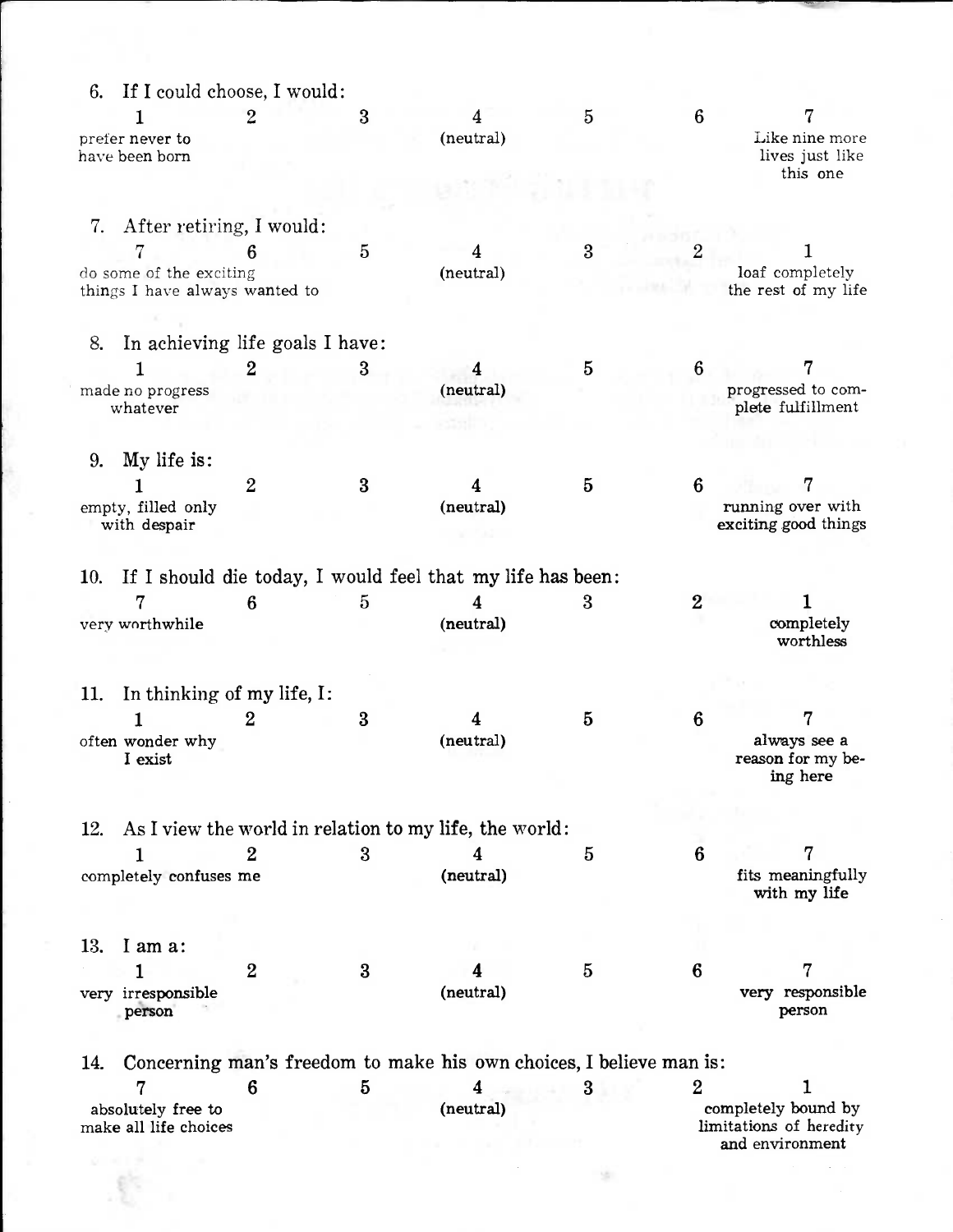| 15. |                                          | With regard to death, I am:     |   |                                                                        |                  |                |                                                          |
|-----|------------------------------------------|---------------------------------|---|------------------------------------------------------------------------|------------------|----------------|----------------------------------------------------------|
|     |                                          | 6                               | 5 | 4                                                                      | $\boldsymbol{3}$ | $\overline{2}$ |                                                          |
|     | prepared and<br>unafraid                 |                                 |   | (neutral)                                                              |                  |                | unprepared and<br>frightened                             |
| 16. |                                          | With regard to suicide, I have: |   |                                                                        |                  |                |                                                          |
|     |                                          |                                 |   |                                                                        |                  |                |                                                          |
|     |                                          | 2                               | 3 |                                                                        | 5                | 6              |                                                          |
|     | thought of it seriously<br>as a way out  |                                 |   | (neutral)                                                              |                  |                | never given it a<br>second thought                       |
| 17. |                                          |                                 |   | I regard my ability to find a meaning, purpose, or mission in life as: |                  |                |                                                          |
|     |                                          | 6                               | 5 |                                                                        | 3                | $\overline{2}$ |                                                          |
|     | very great                               |                                 |   | (neutral)                                                              |                  |                | practically none                                         |
|     |                                          |                                 |   |                                                                        |                  |                |                                                          |
| 18. | My life is:                              |                                 |   |                                                                        |                  |                |                                                          |
|     |                                          | 6                               | 5 |                                                                        | $\bf{3}$         | $\overline{2}$ |                                                          |
|     | in my hands and I<br>am in control of it |                                 |   | (neutral)                                                              |                  |                | out of my hands<br>and controlled<br>by external factors |
| 19. | Facing my daily tasks is:                |                                 |   |                                                                        |                  |                |                                                          |
|     |                                          | 6                               | 5 |                                                                        | 3                | $\overline{2}$ |                                                          |
|     | a source of pleasure<br>and satisfaction |                                 |   | (neutral)                                                              |                  |                | a painful and bor-<br>ing experience                     |
| 20. | I have discovered:                       |                                 |   |                                                                        |                  |                |                                                          |
|     |                                          | $\overline{2}$                  | 3 |                                                                        | 5                | 6              |                                                          |
|     | no mission or<br>purpose in life         |                                 |   | (neutral)                                                              |                  |                | clear-cut goals<br>and a satisfying<br>life purpose      |

### **Part B**

Make complete sentences of each of the following phrases. Work rapidly, filling in the blanks with the first thing that pops into your mind.

| 1. More than anything, I want                                                                                                                                                                                                  |  |
|--------------------------------------------------------------------------------------------------------------------------------------------------------------------------------------------------------------------------------|--|
| 2. My life is experience of the state of the state of the state of the state of the state of the state of the state of the state of the state of the state of the state of the state of the state of the state of the state of |  |
| 3. I hope I can                                                                                                                                                                                                                |  |
| 4. I have achieved                                                                                                                                                                                                             |  |
| 5. My highest aspiration                                                                                                                                                                                                       |  |
| 6. The most hopeless thing the state of the most hopeless thing                                                                                                                                                                |  |
|                                                                                                                                                                                                                                |  |

Continued—